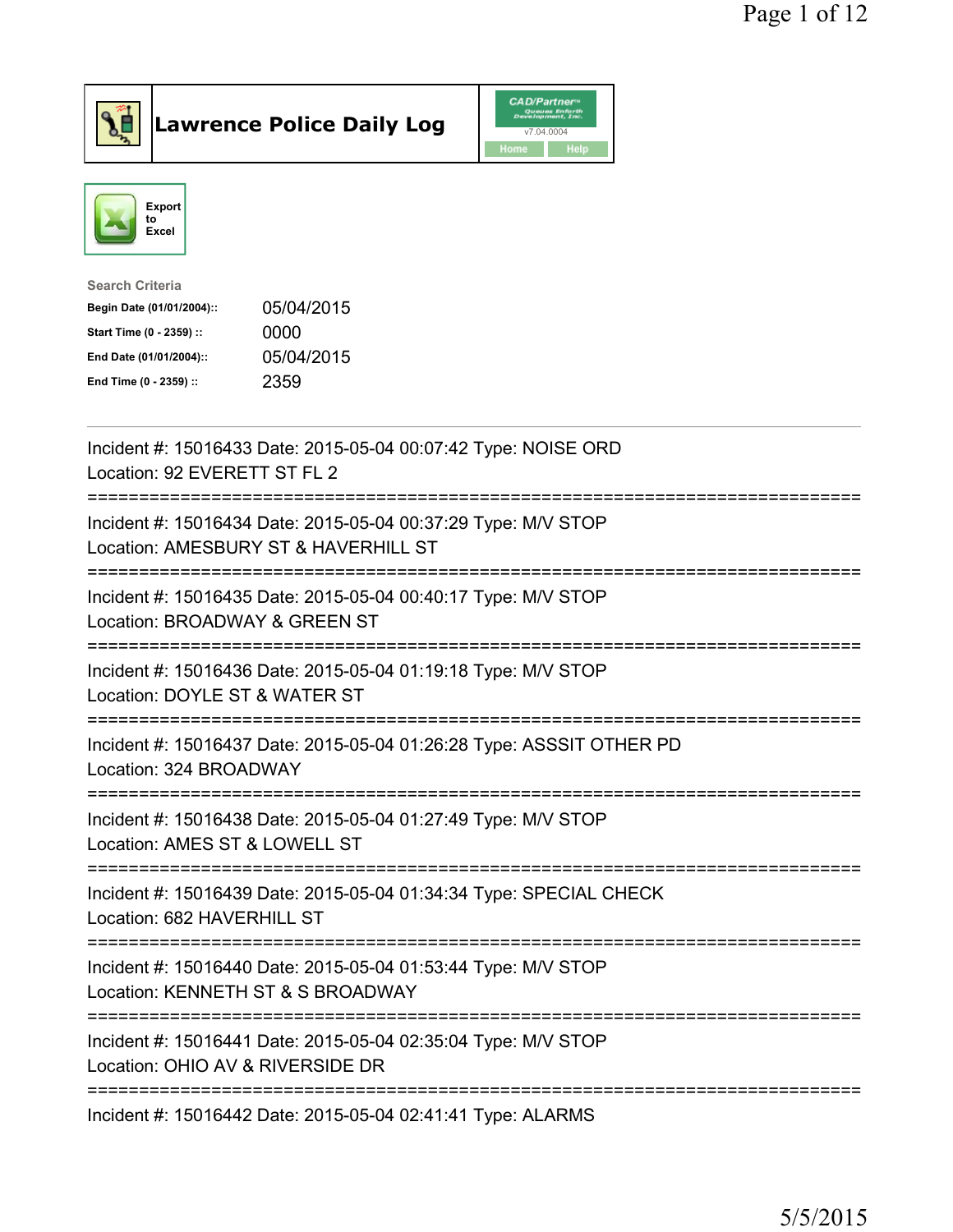Location: BANK OF AMERICA / 67 WINTHROP AV =========================================================================== Incident #: 15016443 Date: 2015-05-04 02:44:21 Type: TOW OF M/V Location: 312 WATER ST =========================================================================== Incident #: 15016444 Date: 2015-05-04 02:47:43 Type: TOW OF M/V Location: 26 INMAN ST =========================================================================== Incident #: 15016445 Date: 2015-05-04 03:10:10 Type: SUICIDE ATTEMPT Location: FALLS BRIDGE =========================================================================== Incident #: 15016446 Date: 2015-05-04 03:23:18 Type: M/V STOP Location: FALLS BRIDGE =========================================================================== Incident #: 15016447 Date: 2015-05-04 03:23:58 Type: M/V STOP Location: FALLS BRIDGE =========================================================================== Incident #: 15016448 Date: 2015-05-04 03:54:19 Type: NOISE ORD Location: 37 FOSTER ST FL 3 =========================================================================== Incident #: 15016449 Date: 2015-05-04 03:58:07 Type: DISORDERLY Location: ACTON ST & BROADWAY =========================================================================== Incident #: 15016450 Date: 2015-05-04 04:41:54 Type: HIT & RUN M/V Location: LAWRENCE ST =========================================================================== Incident #: 15016451 Date: 2015-05-04 05:53:53 Type: TOW/REPOSSED Location: 248 BROADWAY =========================================================================== Incident #: 15016452 Date: 2015-05-04 07:00:48 Type: ASSSIT OTHER PD Location: 1 GENERAL ST =========================================================================== Incident #: 15016453 Date: 2015-05-04 07:02:02 Type: M/V STOP Location: FOSTER ST & MARKET ST =========================================================================== Incident #: 15016454 Date: 2015-05-04 07:03:51 Type: SUS PERS/MV Location: 110 FARNHAM ST =========================================================================== Incident #: 15016455 Date: 2015-05-04 07:04:00 Type: ALARMS Location: ESPERANZA ACADEMY / 198 GARDEN ST =========================================================================== Incident #: 15016456 Date: 2015-05-04 07:05:26 Type: STOL/MV/PAS Location: 37 WILMOT ST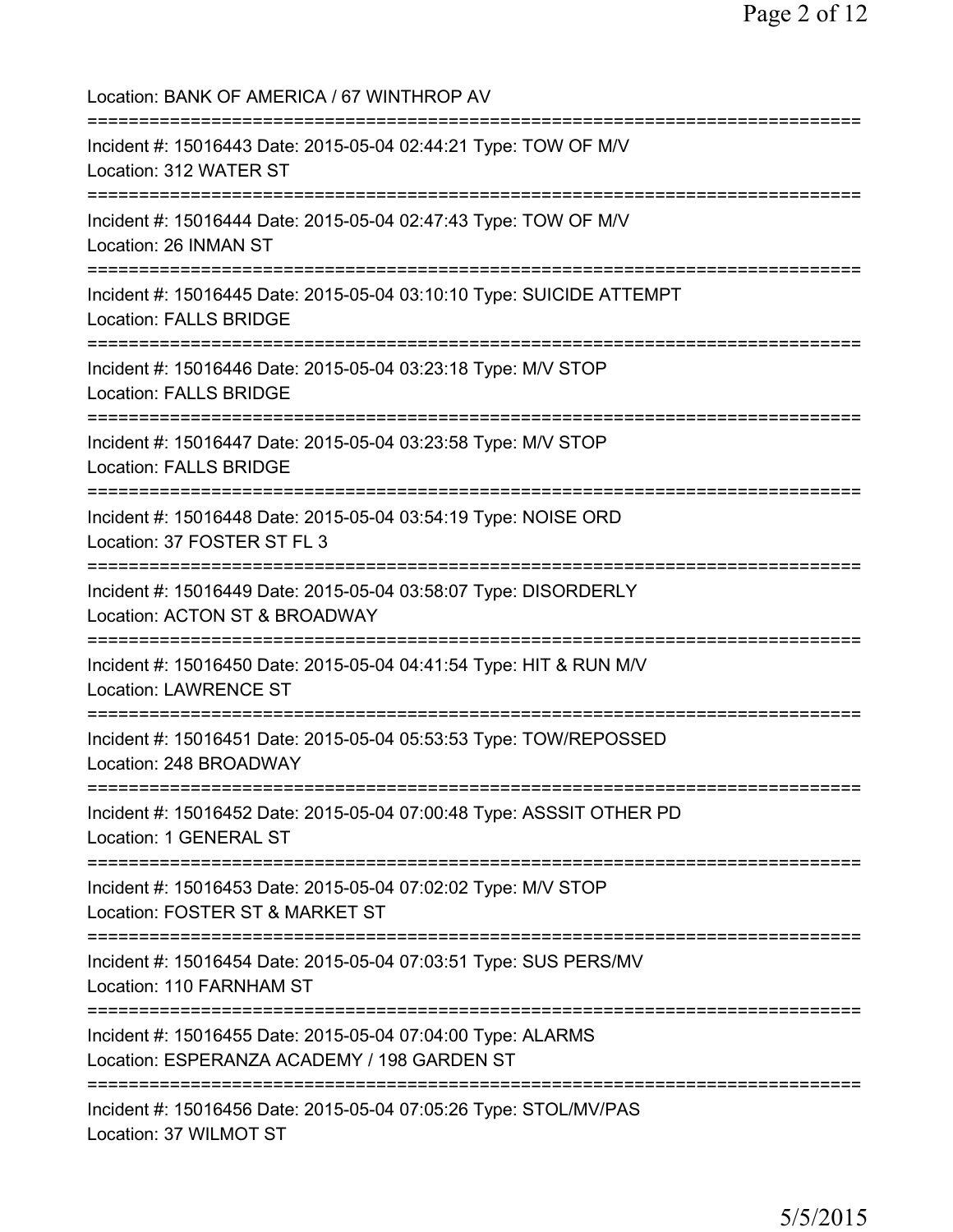| Incident #: 15016457 Date: 2015-05-04 07:06:42 Type: SUS PERS/MV<br>Location: 34 WALNUT ST                      |
|-----------------------------------------------------------------------------------------------------------------|
| Incident #: 15016458 Date: 2015-05-04 07:07:14 Type: M/V STOP<br>Location: ANDOVER ST & PARKER ST               |
| Incident #: 15016459 Date: 2015-05-04 07:17:03 Type: M/V STOP<br>Location: BROADWAY & TREMONT ST                |
| Incident #: 15016460 Date: 2015-05-04 07:18:45 Type: M/V STOP<br><b>Location: MILTON ST</b>                     |
| Incident #: 15016461 Date: 2015-05-04 07:21:17 Type: M/V STOP<br>Location: AMESBURY ST & HAVERHILL ST           |
| Incident #: 15016462 Date: 2015-05-04 07:22:07 Type: M/V STOP<br>Location: 127 HOWARD ST                        |
| Incident #: 15016463 Date: 2015-05-04 07:27:07 Type: M/V STOP<br>Location: 150 HIGH ST                          |
| Incident #: 15016464 Date: 2015-05-04 07:42:38 Type: SUS PERS/MV<br>Location: 25 CROSBY ST<br>============      |
| Incident #: 15016465 Date: 2015-05-04 07:43:32 Type: TOW OF M/V<br>Location: 265 PROSPECT ST                    |
| Incident #: 15016466 Date: 2015-05-04 07:44:36 Type: M/V STOP<br>Location: PARKER ST & SALEM ST                 |
| Incident #: 15016467 Date: 2015-05-04 07:52:16 Type: GENERAL SERV<br>Location: BANK OF AMERICA / 67 WINTHROP AV |
| Incident #: 15016468 Date: 2015-05-04 08:07:41 Type: NEIGHBOR PROB<br>Location: 75 SHAWSHEEN RD                 |
| Incident #: 15016469 Date: 2015-05-04 08:17:27 Type: THREATS<br>Location: LEAHY SCHOOL / 100 ERVING AV          |
| Incident #: 15016470 Date: 2015-05-04 08:24:35 Type: DEATH SUDDEN<br>Location: 154 JACKSON ST                   |
|                                                                                                                 |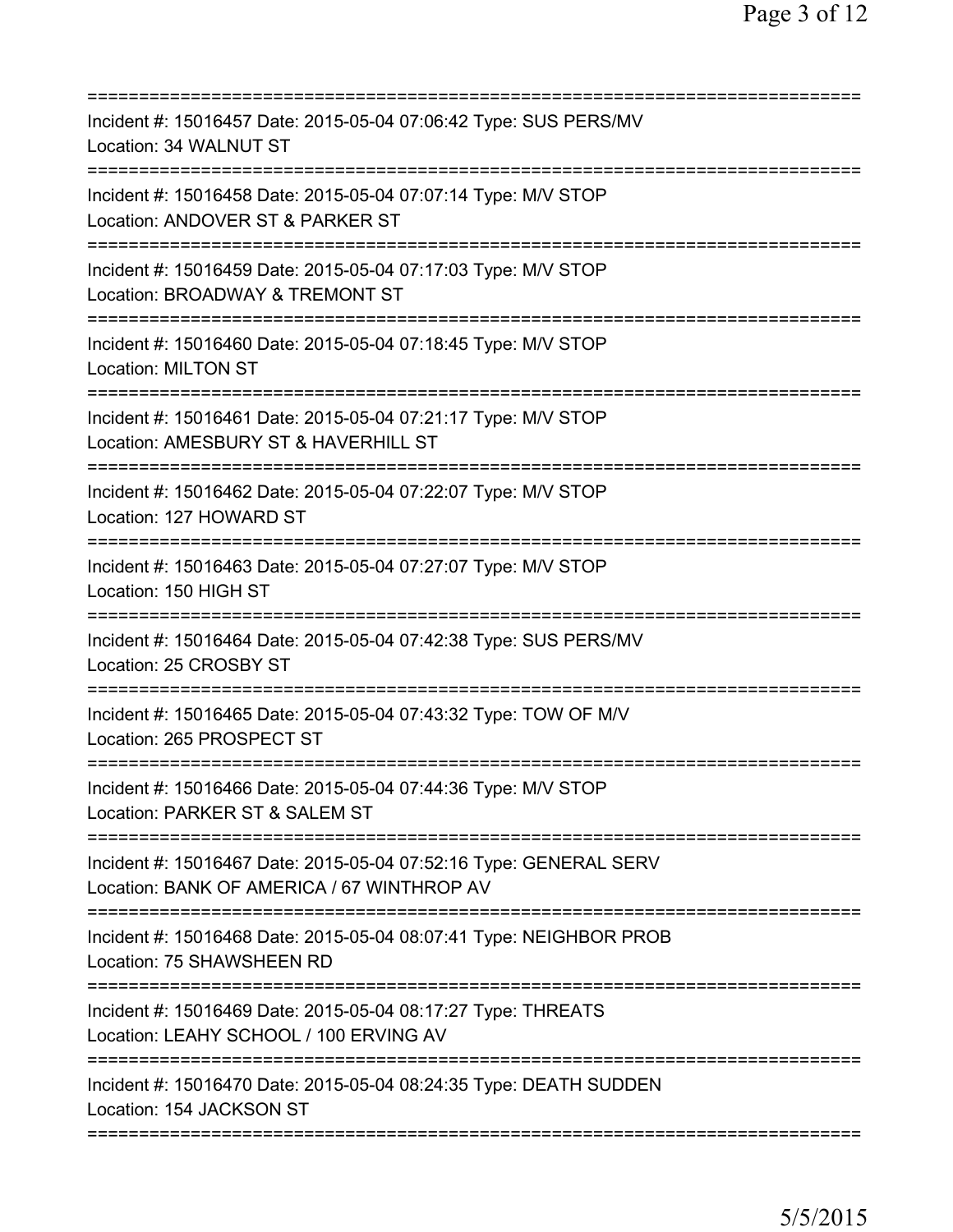| Incident #: 15016471 Date: 2015-05-04 08:27:41 Type: LIC PLATE STO<br>Location: 93 BERKELEY ST                     |
|--------------------------------------------------------------------------------------------------------------------|
| Incident #: 15016472 Date: 2015-05-04 08:31:55 Type: M/V STOP<br>Location: 175 EXCHANGE ST                         |
| Incident #: 15016473 Date: 2015-05-04 08:42:47 Type: TOW OF M/V<br>Location: 30 BELMONT ST                         |
| Incident #: 15016474 Date: 2015-05-04 08:55:59 Type: NEIGHBOR PROB<br>Location: 14 TYLER ST                        |
| --------------<br>Incident #: 15016475 Date: 2015-05-04 09:29:30 Type: LIC PLATE STO<br>Location: 210 MT VERNON ST |
| Incident #: 15016476 Date: 2015-05-04 09:35:45 Type: M/V STOP<br>Location: 204B BRUCE ST                           |
| Incident #: 15016477 Date: 2015-05-04 09:41:49 Type: PARK & WALK<br>Location: 205 BROADWAY                         |
| Incident #: 15016478 Date: 2015-05-04 09:41:56 Type: LIC PLATE STO<br>Location: 38 KENDALL STREET                  |
| Incident #: 15016479 Date: 2015-05-04 09:49:56 Type: 209A/VIOLATION<br>Location: 39 GROTON ST                      |
| Incident #: 15016480 Date: 2015-05-04 09:51:56 Type: CK WELL BEING<br>Location: 222 ESSEX ST                       |
| Incident #: 15016481 Date: 2015-05-04 09:55:34 Type: M/V STOP<br>Location: 18 FRANKLIN ST                          |
| Incident #: 15016484 Date: 2015-05-04 09:56:21 Type: LOST PROPERTY<br>Location: 556 HOWARD ST                      |
| Incident #: 15016483 Date: 2015-05-04 09:57:12 Type: CK WELL BEING<br>Location: 129 FARNHAM ST                     |
| Incident #: 15016482 Date: 2015-05-04 09:58:55 Type: LARCENY/PAST<br>Location: 205 BROADWAY                        |
| Incident #: 15016485 Date: 2015-05-04 10:10:58 Type: SUS PERS/MV                                                   |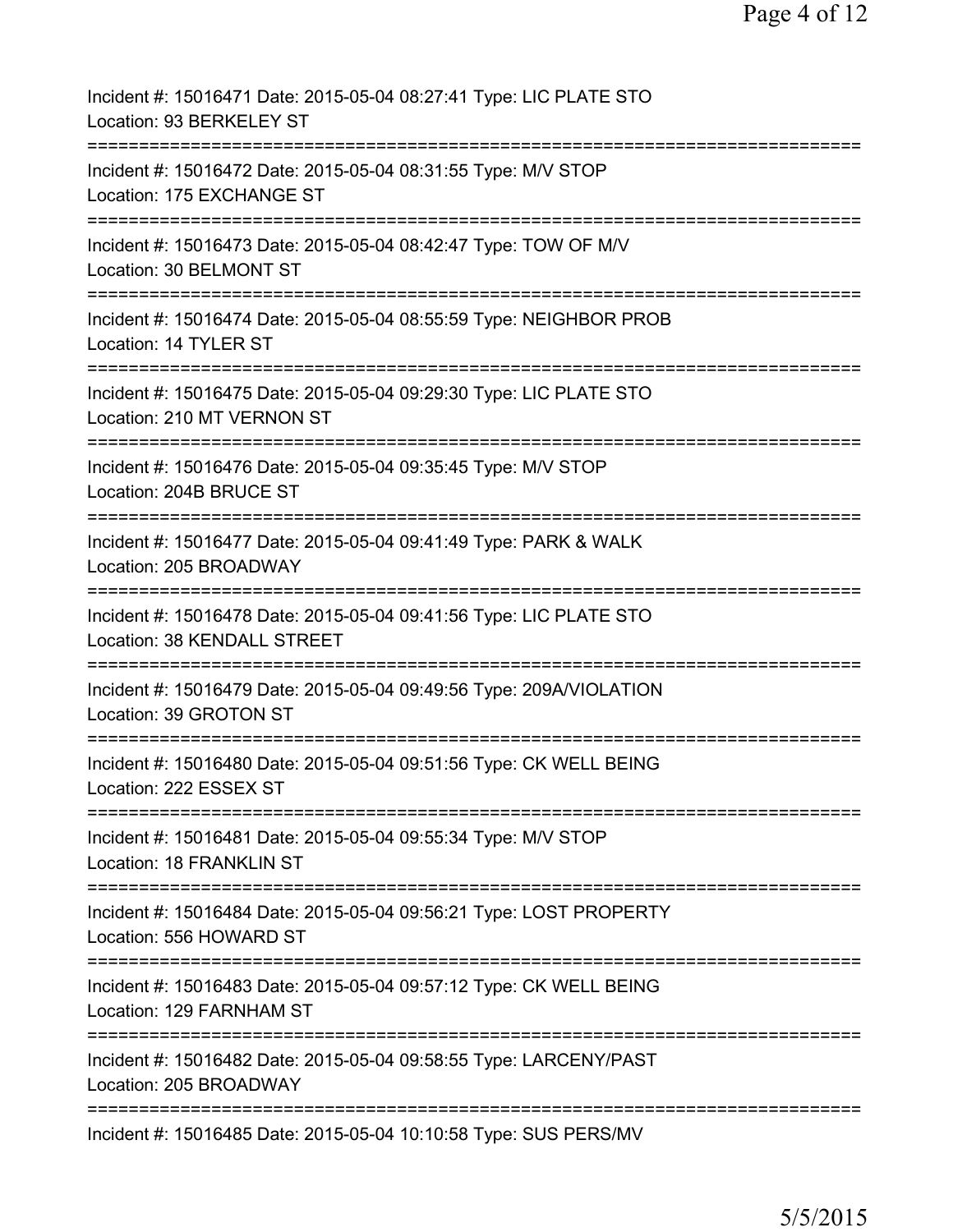Location: 333 HOWARD ST =========================================================================== Incident #: 15016486 Date: 2015-05-04 10:17:57 Type: B&E/PAST Location: COMMONWEALTH IMPORT / 479 BROADWAY =========================================================================== Incident #: 15016487 Date: 2015-05-04 10:40:05 Type: B&E/PAST Location: JC AUTO BODY / 81 BROOK ST =========================================================================== Incident #: 15016488 Date: 2015-05-04 10:44:07 Type: SUS PERS/MV Location: 202 BROADWAY =========================================================================== Incident #: 15016489 Date: 2015-05-04 10:47:27 Type: M/V STOP Location: BARKER ST =========================================================================== Incident #: 15016490 Date: 2015-05-04 10:50:02 Type: M/V STOP Location: METHUEN ST & MILL ST =========================================================================== Incident #: 15016491 Date: 2015-05-04 10:50:31 Type: GENERAL SERV Location: 109 FOSTER ST =========================================================================== Incident #: 15016492 Date: 2015-05-04 10:57:14 Type: SHOPLIFTING Location: DEMOULAS MARKET / 700 ESSEX ST =========================================================================== Incident #: 15016493 Date: 2015-05-04 11:04:04 Type: GENERAL SERV Location: 17 BALLARD WY =========================================================================== Incident #: 15016494 Date: 2015-05-04 11:06:43 Type: SUS PERS/MV Location: COADY'S TOWING SERVICE / 139 MARSTON ST =========================================================================== Incident #: 15016495 Date: 2015-05-04 11:08:23 Type: 209A/VIOLATION Location: 2 MUSEUM SQ =========================================================================== Incident #: 15016496 Date: 2015-05-04 11:18:59 Type: TOW OF M/V Location: MARKET ST & S UNION ST =========================================================================== Incident #: 15016497 Date: 2015-05-04 11:19:57 Type: UNKNOWN PROB Location: 20 KNOX ST #17 =========================================================================== Incident #: 15016498 Date: 2015-05-04 11:35:45 Type: GENERAL SERV Location: 17 LIBERTY AV =========================================================================== Incident #: 15016499 Date: 2015-05-04 12:14:02 Type: LOUD NOISE Location: 37 BOWDOIN ST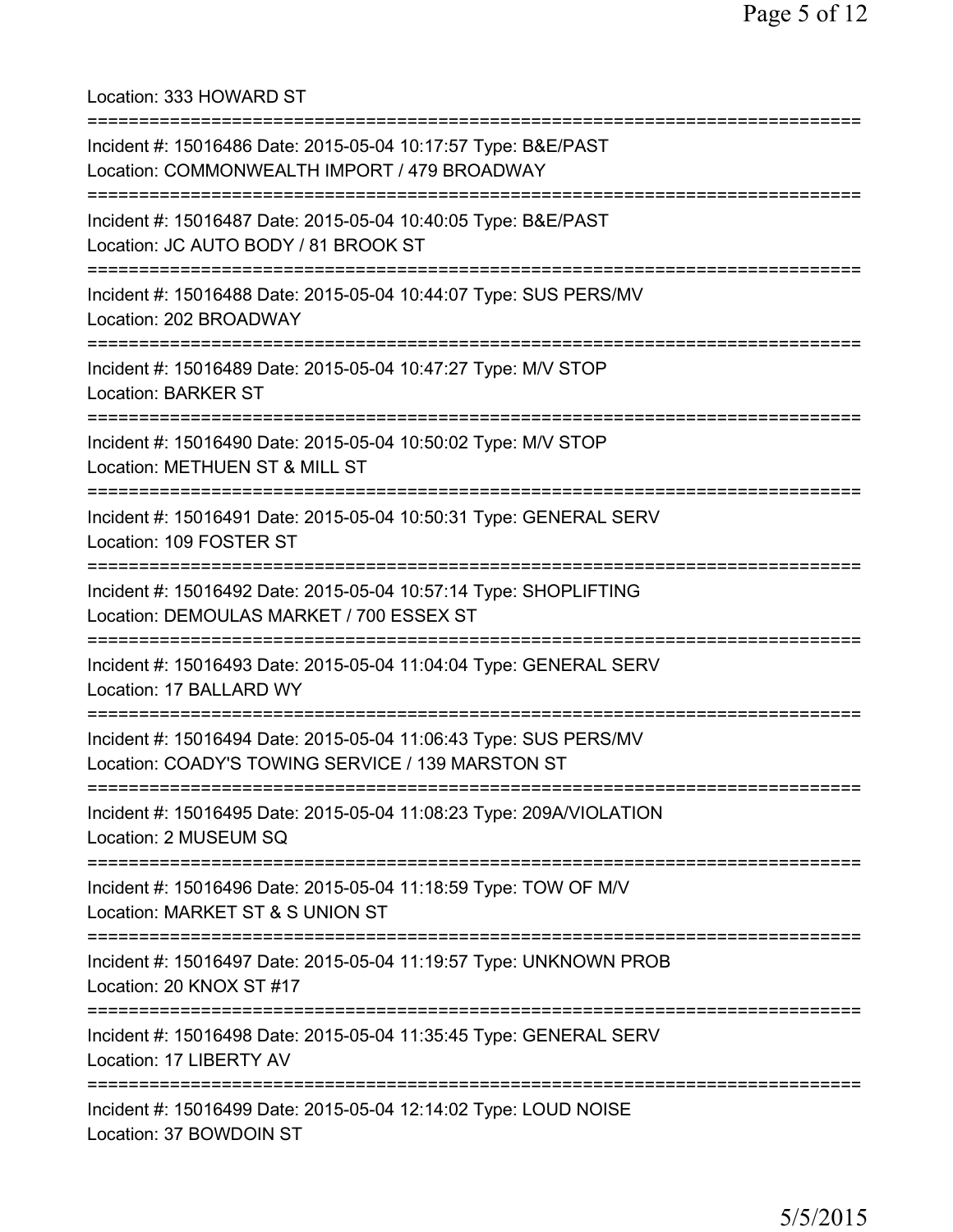| Incident #: 15016500 Date: 2015-05-04 12:18:53 Type: NOISE ORD<br>Location: 37 BOWDOIN ST                                          |
|------------------------------------------------------------------------------------------------------------------------------------|
| Incident #: 15016501 Date: 2015-05-04 12:24:00 Type: M/V STOP<br>Location: ANDOVER ST & WINTHROP AV                                |
| Incident #: 15016502 Date: 2015-05-04 12:50:33 Type: AUTO ACC/NO PI<br>Location: 25 MARSTON ST                                     |
| Incident #: 15016503 Date: 2015-05-04 12:53:29 Type: NOISE ORD<br>Location: 21 E HAVERHILL ST FL 2<br>========================     |
| Incident #: 15016504 Date: 2015-05-04 12:56:56 Type: HIT & RUN M/V<br>Location: 93 MARGIN ST                                       |
| Incident #: 15016505 Date: 2015-05-04 13:11:43 Type: AUTO ACC/NO PI<br>Location: 277 LAWRENCE ST                                   |
| Incident #: 15016506 Date: 2015-05-04 13:23:42 Type: ALARM/BURG<br>Location: 12 DALE ST<br>=====================================   |
| Incident #: 15016507 Date: 2015-05-04 13:34:00 Type: TOW OF M/V<br>Location: E HAVERHILL ST & KENDALL ST                           |
| Incident #: 15016508 Date: 2015-05-04 13:39:33 Type: COURT DOC SERVE<br>Location: 21 LEONARD AV                                    |
| Incident #: 15016509 Date: 2015-05-04 13:47:50 Type: GENERAL SERV<br>Location: 341 S BROADWAY                                      |
| Incident #: 15016510 Date: 2015-05-04 13:58:58 Type: DISABLED MV<br>Location: MERRIMACK ST & PARKER ST                             |
| Incident #: 15016511 Date: 2015-05-04 14:06:01 Type: DISABLED MV<br>Location: HANCOCK ST & MELROSE TER                             |
| ================================<br>Incident #: 15016512 Date: 2015-05-04 14:06:42 Type: LIC PLATE STO<br>Location: 360 ANDOVER ST |
| Incident #: 15016513 Date: 2015-05-04 14:09:59 Type: LARCENY/PROG<br>Location: 36 NEWTON ST                                        |
|                                                                                                                                    |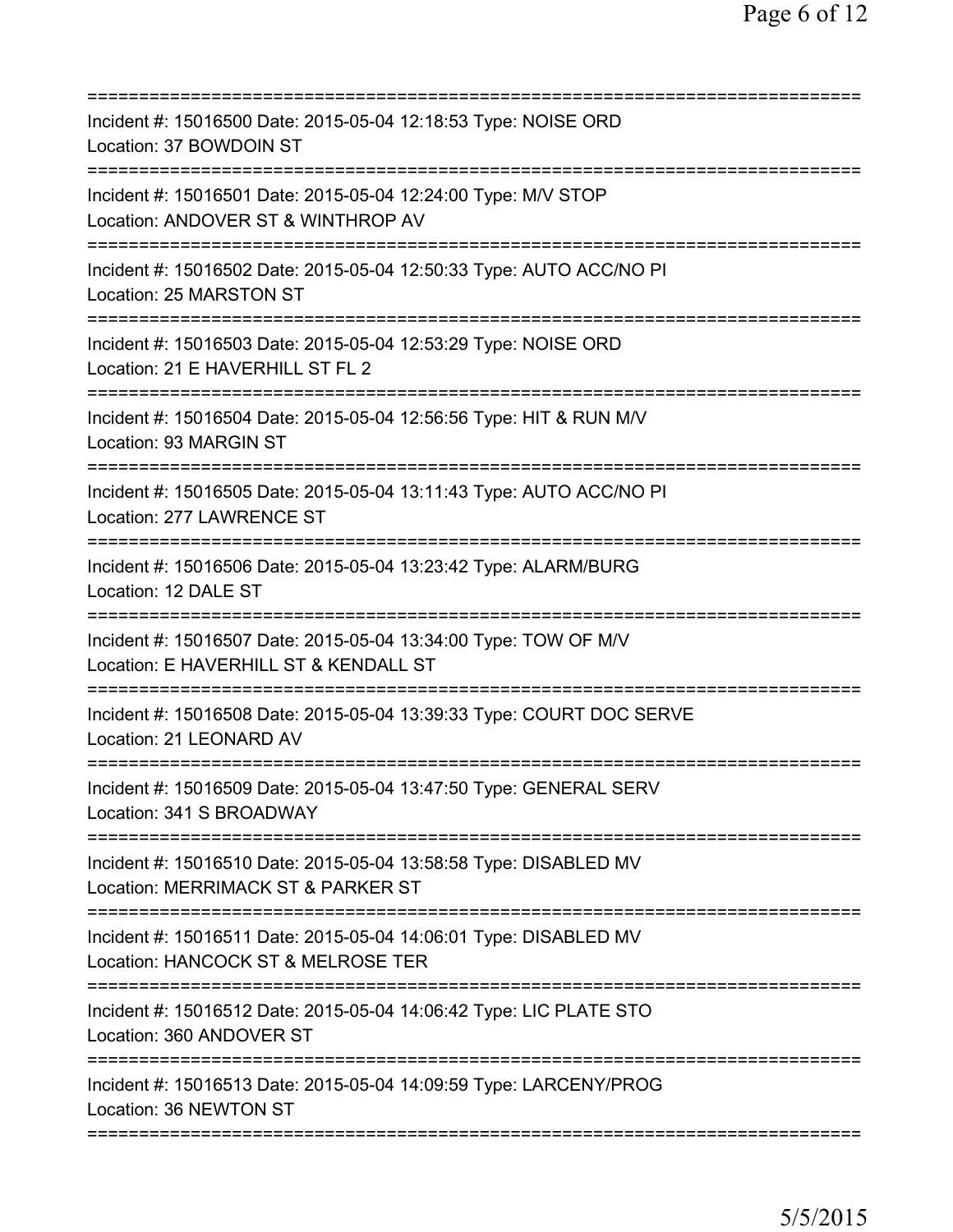| Incident #: 15016514 Date: 2015-05-04 14:20:07 Type: DRUG VIO<br>Location: 70 N PARISH RD                                    |
|------------------------------------------------------------------------------------------------------------------------------|
| Incident #: 15016515 Date: 2015-05-04 14:42:53 Type: INVEST CONT<br>Location: 1 GENERAL ST                                   |
| Incident #: 15016516 Date: 2015-05-04 14:46:52 Type: M/V STOP<br>Location: 231 WATER ST                                      |
| Incident #: 15016517 Date: 2015-05-04 15:11:43 Type: AUTO ACC/NO PI<br>Location: GRANVILLE ST & S BROADWAY                   |
| ============================<br>Incident #: 15016518 Date: 2015-05-04 15:12:22 Type: 209A/SERVE<br>Location: 138 LAWRENCE ST |
| Incident #: 15016519 Date: 2015-05-04 15:16:05 Type: MV/BLOCKING<br>Location: OAK ST & SHORT ST                              |
| Incident #: 15016520 Date: 2015-05-04 15:24:21 Type: WARRANT SERVE<br>Location: 77 S UNION ST                                |
| Incident #: 15016521 Date: 2015-05-04 15:24:36 Type: 209A/SERVE<br>Location: 125 BENNINGTON ST                               |
| Incident #: 15016522 Date: 2015-05-04 15:25:42 Type: MV/BLOCKING<br>Location: 240 E HAVERHILL ST                             |
| Incident #: 15016523 Date: 2015-05-04 15:27:53 Type: OFFICER ASSIS<br>Location: 12 ACTON ST                                  |
| Incident #: 15016524 Date: 2015-05-04 15:30:01 Type: FIRE<br>Location: HIGGINS STATE POOL / 180 CRAWFORD ST                  |
| Incident #: 15016525 Date: 2015-05-04 15:32:36 Type: DOMESTIC/PAST<br>Location: 70 N PARISH RD                               |
| Incident #: 15016526 Date: 2015-05-04 15:42:59 Type: M/V STOP<br>Location: ANDOVER ST & STATE ST                             |
| =========================<br>Incident #: 15016527 Date: 2015-05-04 15:45:34 Type: THREATS<br><b>Location: CENTRAL BRIDGE</b> |
| =====================<br>Incident #: 15016528 Date: 2015-05-04 15:46:29 Type: FIRE                                           |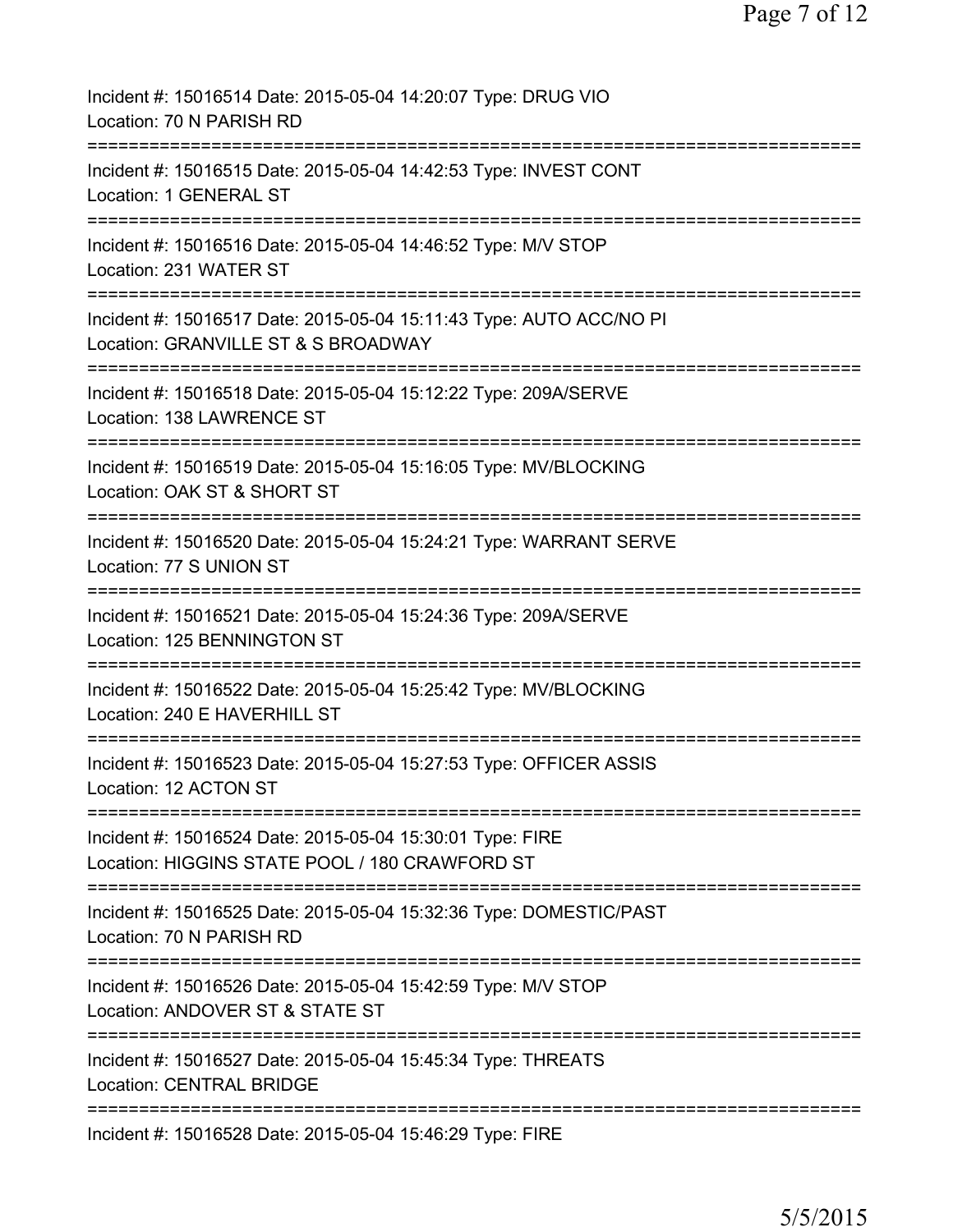Location: WINTHROP AV =========================================================================== Incident #: 15016529 Date: 2015-05-04 15:53:22 Type: ALARM/BURG Location: CLADDAGH PUB / 399 CANAL ST =========================================================================== Incident #: 15016530 Date: 2015-05-04 15:59:55 Type: SHOPLIFTING Location: GO 1 DOLLAR / 73 WINTHROP AV =========================================================================== Incident #: 15016531 Date: 2015-05-04 16:06:18 Type: THREATS Location: 700 ESSEX ST =========================================================================== Incident #: 15016532 Date: 2015-05-04 16:06:26 Type: KEEP PEACE Location: 495 HAMPSHIRE ST =========================================================================== Incident #: 15016533 Date: 2015-05-04 16:14:01 Type: UNWANTEDGUEST Location: 28 BYRON AV FL 2 =========================================================================== Incident #: 15016535 Date: 2015-05-04 16:43:59 Type: LOST PROPERTY Location: 58 AVON ST =========================================================================== Incident #: 15016534 Date: 2015-05-04 16:44:03 Type: DOMESTIC/PROG Location: 56 SHATTUCK ST FL 2 =========================================================================== Incident #: 15016536 Date: 2015-05-04 17:11:47 Type: STOLEN PROP Location: 15 15 STATE STREET =========================================================================== Incident #: 15016537 Date: 2015-05-04 17:23:51 Type: M/V STOP Location: BROADWAY & LOWELL ST =========================================================================== Incident #: 15016538 Date: 2015-05-04 17:31:55 Type: MEDIC SUPPORT Location: TRAIN STATION / 211 MERRIMACK ST =========================================================================== Incident #: 15016539 Date: 2015-05-04 17:32:05 Type: M/V STOP Location: BROADWAY & LOWELL ST =========================================================================== Incident #: 15016540 Date: 2015-05-04 17:33:09 Type: M/V STOP Location: BROADWAY & LOWELL ST =========================================================================== Incident #: 15016541 Date: 2015-05-04 17:48:36 Type: M/V STOP Location: BROADWAY & LOWELL ST =========================================================================== Incident #: 15016542 Date: 2015-05-04 17:48:44 Type: SUS PERS/MV Location: KID START INC. / 444 CANAL ST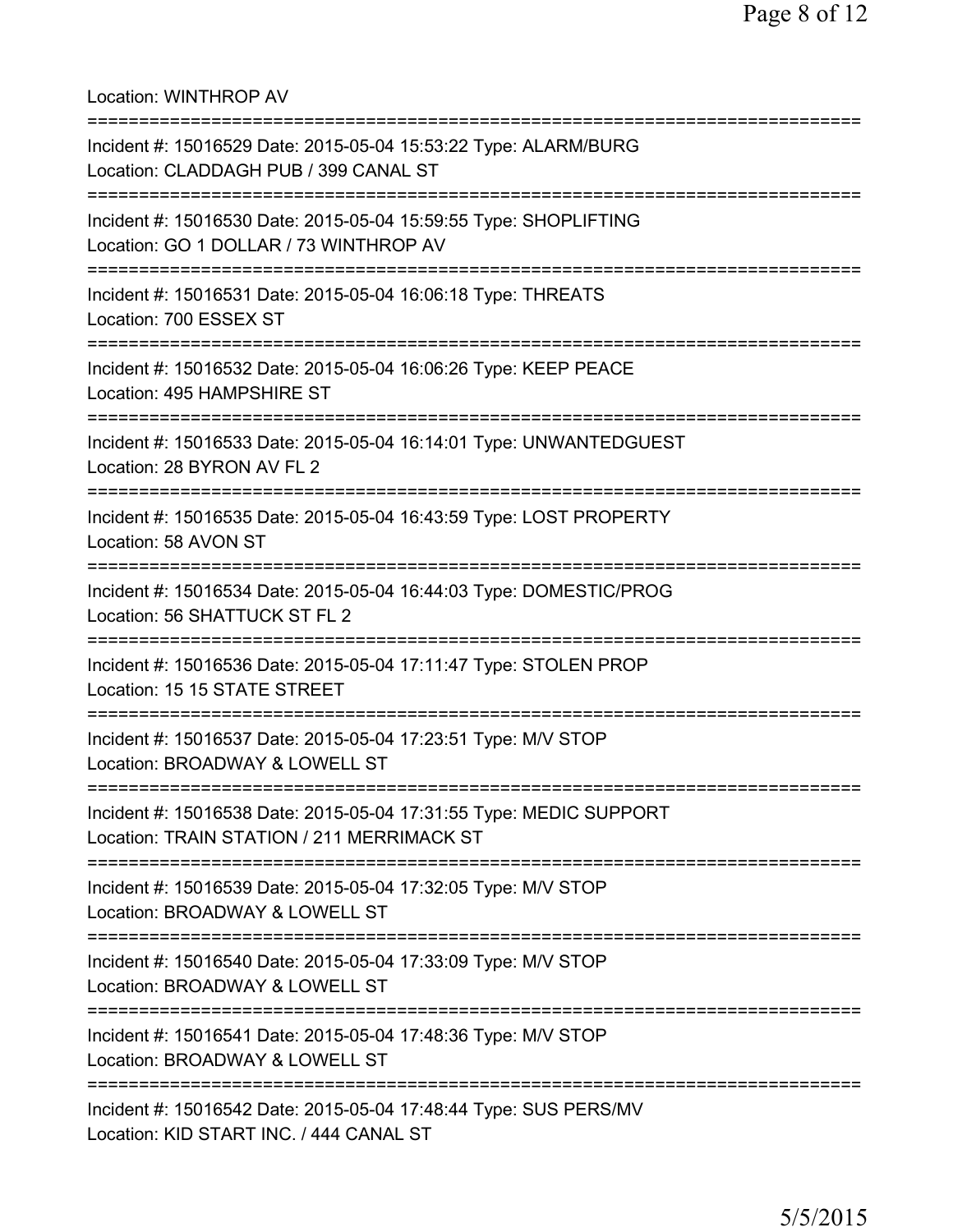| Incident #: 15016543 Date: 2015-05-04 17:56:41 Type: A&B PAST<br>Location: 1 BROADWAY                        |
|--------------------------------------------------------------------------------------------------------------|
| Incident #: 15016544 Date: 2015-05-04 18:00:26 Type: LOUD NOISE<br>Location: BRUCE SCHOOL / 135 BUTLER ST    |
| Incident #: 15016545 Date: 2015-05-04 18:12:44 Type: ROBBERY PAST<br>Location: 5 HANLON CT                   |
| Incident #: 15016546 Date: 2015-05-04 18:17:25 Type: M/V STOP<br>Location: MYRTLE ST & WILLOW ST             |
| Incident #: 15016547 Date: 2015-05-04 18:21:03 Type: GENERAL SERV<br>Location: 356 LOWELL ST #3              |
| Incident #: 15016548 Date: 2015-05-04 18:23:42 Type: SUS PERS/MV<br>Location: E HAVERHILL ST & E PLEASANT ST |
| Incident #: 15016549 Date: 2015-05-04 18:29:17 Type: M/V STOP<br>Location: FARLEY ST & S BROADWAY            |
| Incident #: 15016551 Date: 2015-05-04 18:40:50 Type: DRUG VIO<br>Location: LENOX ST & LENOX CIR              |
| Incident #: 15016550 Date: 2015-05-04 18:43:38 Type: M/V STOP<br>Location: FRONT ST & S BROADWAY             |
| Incident #: 15016552 Date: 2015-05-04 18:48:24 Type: M/V STOP<br>Location: KINGSTON ST & S BROADWAY          |
| Incident #: 15016553 Date: 2015-05-04 18:51:28 Type: LOUD NOISE<br>Location: 17 PROVIDENCE ST FL 1           |
| Incident #: 15016554 Date: 2015-05-04 18:55:31 Type: M/V STOP<br>Location: ESSEX ST & HAMPSHIRE ST           |
| Incident #: 15016555 Date: 2015-05-04 18:58:14 Type: STOL/MV/PAS<br>Location: 18 WARWICK ST                  |
| Incident #: 15016557 Date: 2015-05-04 18:59:55 Type: LOUD NOISE<br>Location: 4 SHERIDAN ST                   |
|                                                                                                              |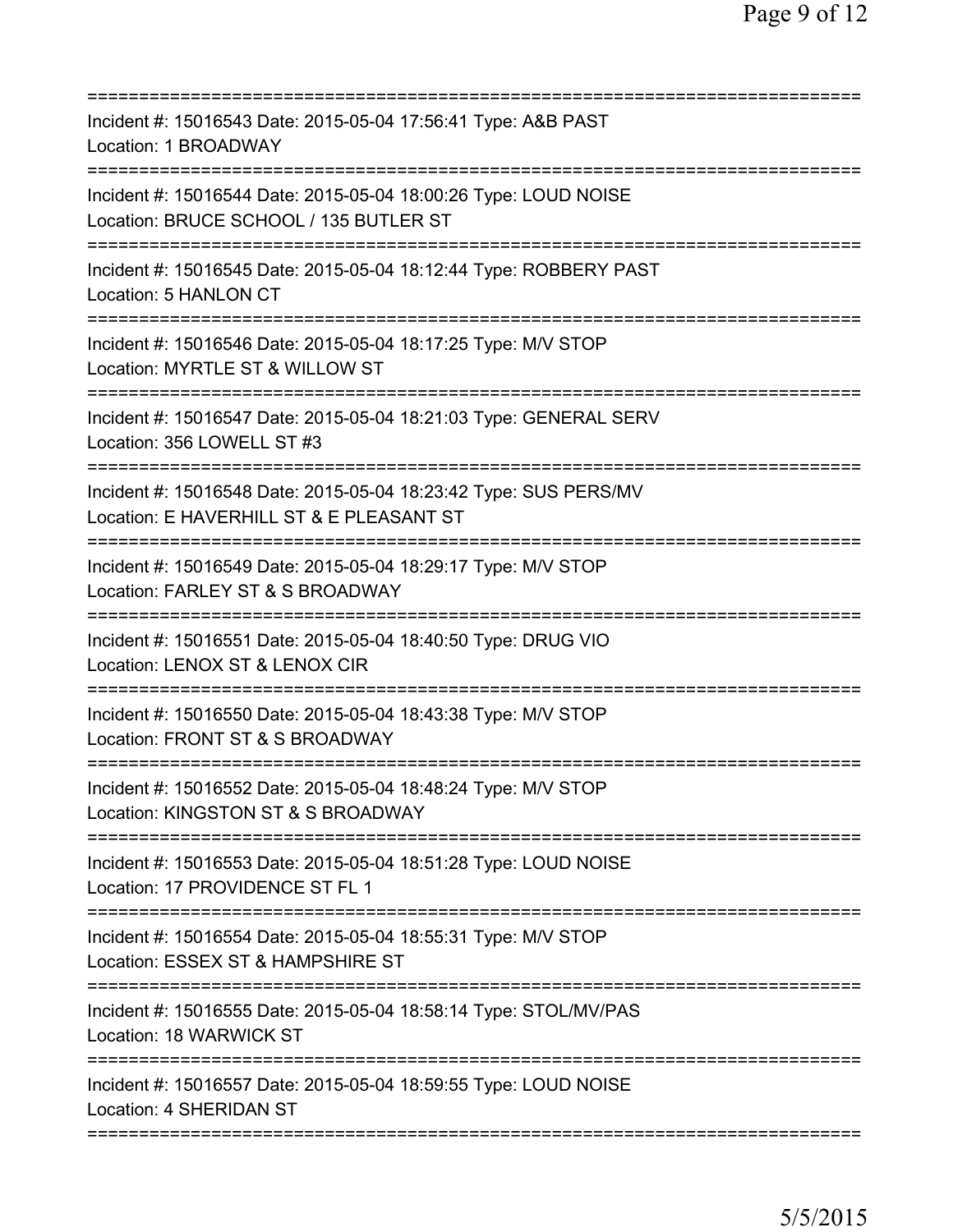| Incident #: 15016556 Date: 2015-05-04 19:03:03 Type: COURT DOC SERVE<br>Location: 38 JUNIPER ST                                                                                                                   |
|-------------------------------------------------------------------------------------------------------------------------------------------------------------------------------------------------------------------|
| Incident #: 15016559 Date: 2015-05-04 19:05:09 Type: MEDIC SUPPORT<br>Location: 33 E DALTON ST                                                                                                                    |
| Incident #: 15016558 Date: 2015-05-04 19:05:41 Type: COURT DOC SERVE<br>Location: 42 JUNIPER ST                                                                                                                   |
| Incident #: 15016560 Date: 2015-05-04 19:20:09 Type: M/V STOP<br>Location: 38 FULTON ST                                                                                                                           |
| Incident #: 15016561 Date: 2015-05-04 19:25:32 Type: ALARM/BURG<br>Location: 3 GRAFTON ST                                                                                                                         |
| Incident #: 15016562 Date: 2015-05-04 19:27:54 Type: A&B PAST<br>Location: BROADWAY & DAISY ST                                                                                                                    |
| Incident #: 15016563 Date: 2015-05-04 19:39:10 Type: A&B PAST<br>Location: 85 NEWBURY ST FL 1                                                                                                                     |
| Incident #: 15016564 Date: 2015-05-04 19:54:29 Type: HIT & RUN M/V<br>Location: S BROADWAY & MERRIMACK ST                                                                                                         |
| Incident #: 15016565 Date: 2015-05-04 20:00:27 Type: M/V STOP<br>Location: COMMUNITY AV & PROVIDENCE ST                                                                                                           |
| Incident #: 15016566 Date: 2015-05-04 20:00:43 Type: DISTURBANCE<br>Location: 183 PARKER ST #4                                                                                                                    |
| Incident #: 15016567 Date: 2015-05-04 20:20:17 Type: M/V STOP<br>Location: S BROADWAY & SHATTUCK ST                                                                                                               |
| ==========================<br>Incident #: 15016568 Date: 2015-05-04 20:21:48 Type: DRUG VIO<br>Location: SHOWCASE CINEMA / 6 CHICKERING ST<br>===========================<br>==================================== |
| Incident #: 15016569 Date: 2015-05-04 20:23:47 Type: M/V STOP<br>Location: BROADWAY & LOWELL ST                                                                                                                   |
| Incident #: 15016570 Date: 2015-05-04 20:29:04 Type: DRUG VIO<br>Location: PROSPECT ST & SHERIDAN ST                                                                                                              |
| Incident #: 15016571 Date: 2015-05-04 20:44:59 Type: UNWANTEDGUEST                                                                                                                                                |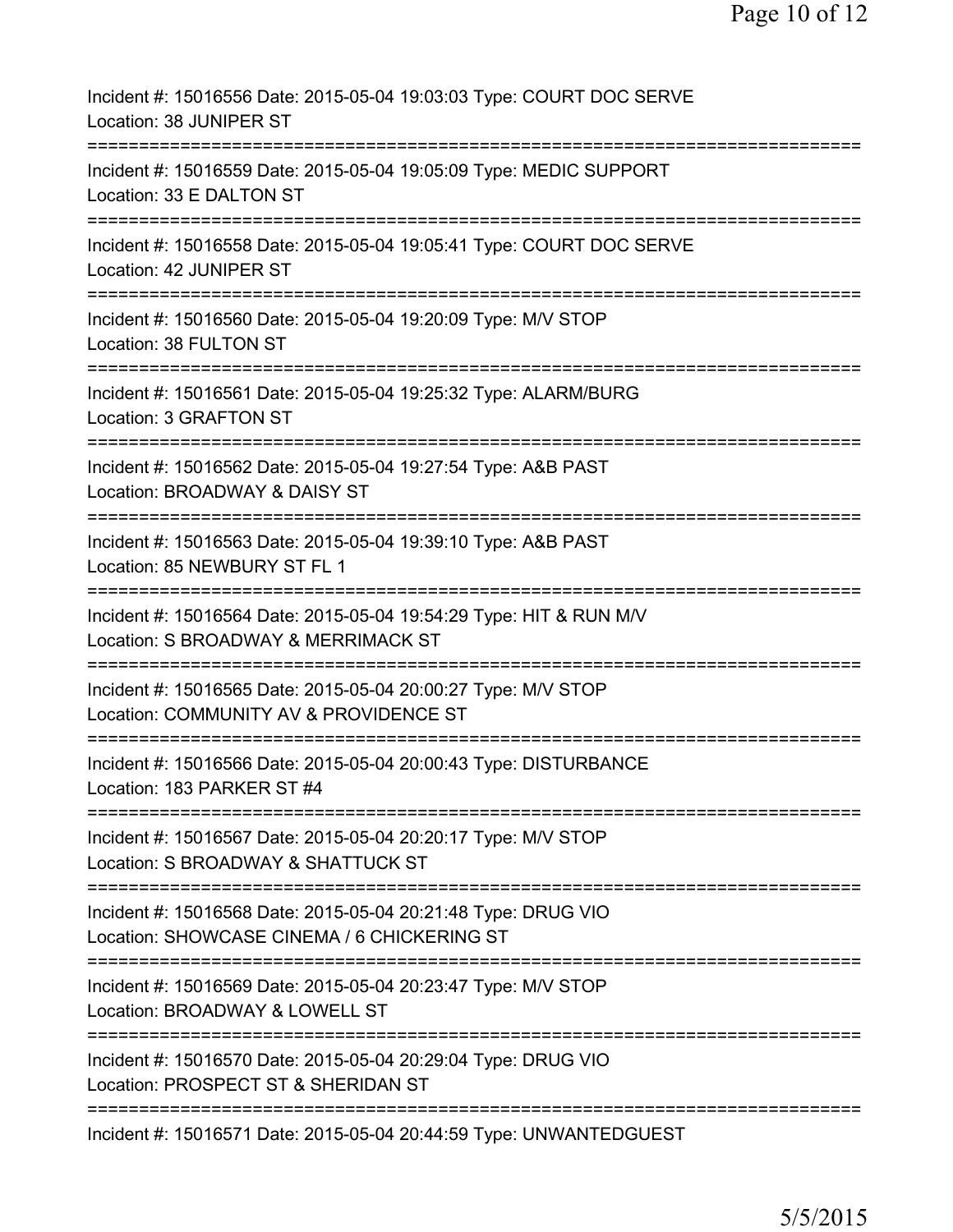Location: 20 MONMOUTH ST =========================================================================== Incident #: 15016572 Date: 2015-05-04 20:55:52 Type: RECOV/STOL/MV Location: CAMBRIDGE ST & OSGOOD ST =========================================================================== Incident #: 15016573 Date: 2015-05-04 21:01:48 Type: DK (DRUNK) Location: HOWARD ST & PLATT ST =========================================================================== Incident #: 15016574 Date: 2015-05-04 21:05:09 Type: M/V STOP Location: BROADWAY & HAVERHILL ST =========================================================================== Incident #: 15016575 Date: 2015-05-04 21:12:54 Type: M/V STOP Location: PEMBERTON WY =========================================================================== Incident #: 15016576 Date: 2015-05-04 21:30:26 Type: UNKNOWN PROB Location: RITA HALL / 490 HAMPSHIRE ST =========================================================================== Incident #: 15016577 Date: 2015-05-04 21:32:30 Type: M/V STOP Location: 425 MARKET ST =========================================================================== Incident #: 15016578 Date: 2015-05-04 21:33:31 Type: DISTURBANCE Location: WEARE ST =========================================================================== Incident #: 15016579 Date: 2015-05-04 21:36:00 Type: TOW OF M/V Location: 10 CARVER ST =========================================================================== Incident #: 15016580 Date: 2015-05-04 21:36:48 Type: GEN OFFENCES Location: 187 NEWBURY ST =========================================================================== Incident #: 15016581 Date: 2015-05-04 21:45:38 Type: DOMESTIC/PROG Location: 50 TEWKSBURY ST FL 1 =========================================================================== Incident #: 15016582 Date: 2015-05-04 21:58:36 Type: KEEP PEACE Location: 56 SHATTUCK ST =========================================================================== Incident #: 15016583 Date: 2015-05-04 22:17:24 Type: M/V STOP Location: FALLS BRIDGE =========================================================================== Incident #: 15016584 Date: 2015-05-04 22:21:25 Type: M/V STOP Location: GRAFTON ST & S UNION ST =========================================================================== Incident #: 15016585 Date: 2015-05-04 22:42:47 Type: DISTURBANCE Location: 211 MERRIMACK ST